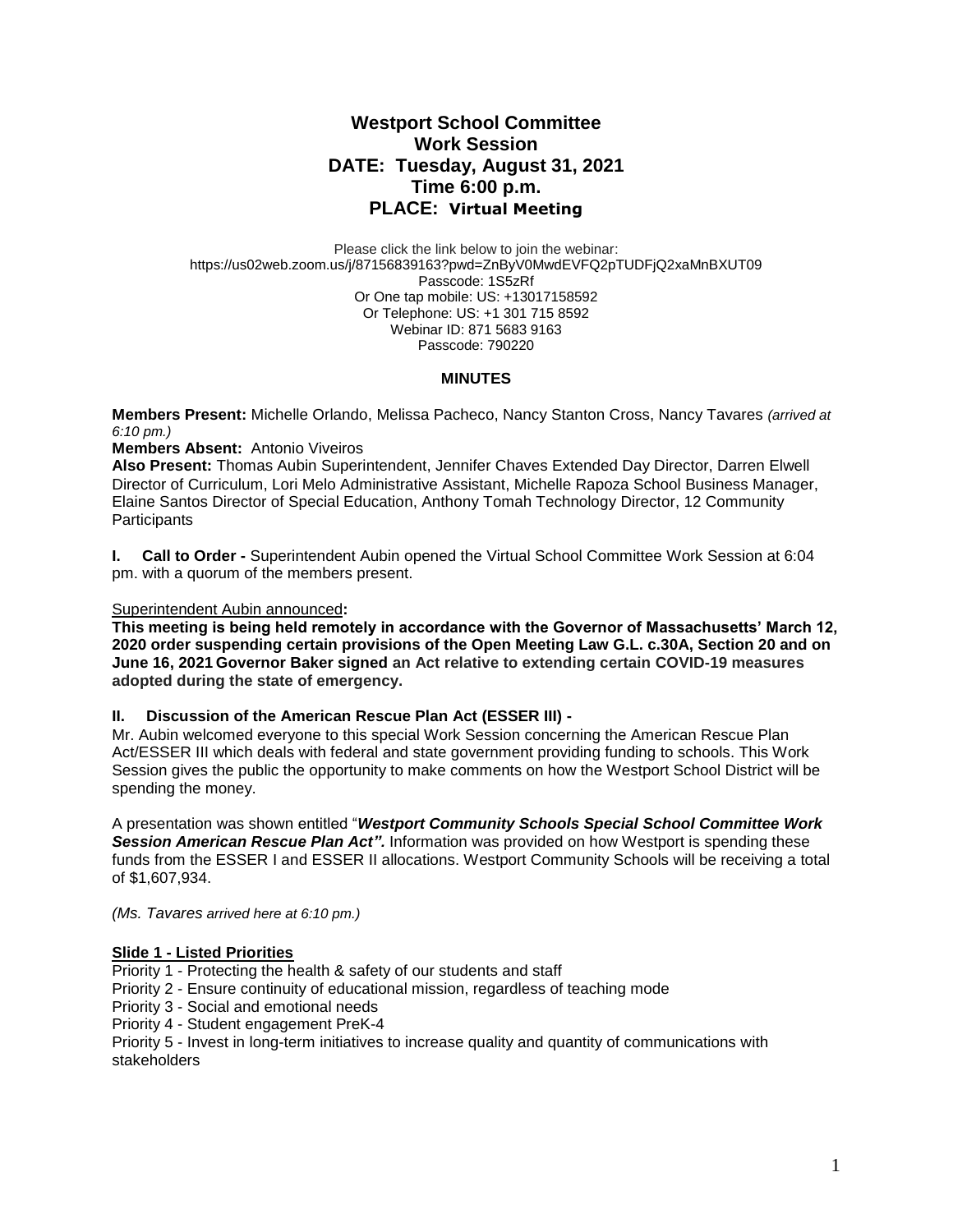## **Slide 2 - FY20-FY21 Covid-19 Expenditures**

Technology - Chromebooks and laptops, fiber optics, purifiers, cleaning products, school lunch (decrease in school lunch revenue), substitute costs, instructional software, PPE & supplies, tents, nursing costs, attorney fees, Professional Development, maintenance/custodial costs **Total costs \$1,519,522.**

Mr. Tomah explained previously the district leased the fiber, now the fiber will be purchased and owned by the school district. They will pay for upfront costs and the long-term benefits will be paid back in about 5 years.

## **Slide 3 - ESSER II Approved Allocations FY22**

Technology - Wi-Fi for MAC and WES, interactive TV's, social emotional learning, student enrichment & engagement, online systems to minimize in-person contact (DocuSign, Aspen, etc.), instructional software I-Ready, tents-storage rental (outdoor mask space), nursing costs, Professional Development - Ruler Training, maintenance and custodian costs. **Total costs \$698,000.**

Mr. Tomah said the Wi-Fi technology will bring MAC and WES up to par with the new middle high school. The interactive TV's have a computer built in with touch screens.

Mr. Elwell explained I-Ready is a diagnostic software for Math and ELA. They will be using this for K-12 in Math and Reading to get data to help form instruction.

# **Slide 4 - COVID 19 Positive Cases Students and Staff SY 2020-2021**

Total cases 116

## **Slide 5 - Thank you for support**

Mr. Aubin asked if any attendees would like to share their thoughts?

Ms. Stanton Cross requested a more detailed breakdown of programming for the Pre-K - Gr. 4 engagement. Ms. Stanton Cross mentioned to be mindful that ESSER is one-time funding. Anything used with these funds can benefit us now and in years to come. Make it justifiable to place in the school budget and be supported in the future. She attended a workshop which advised to do things to improve your schools and community with a purpose and be viable enough for stakeholders to want to keep and support the programming in the future. Mr. Aubin added at the conference there were many Business Managers that informed attendees to avoid creating structural deficits that will not be supported later.

Ms. Chaves reported the Extended Day just enrolled the 70<sup>th</sup> child. Presently the Extended Day opens at 7 am. and ends at 6 pm. Parents would like to have Pre-K after school care and Ms. Chaves would love to see it expand. This year the Extended Day will be in one building located in the pods. Students at WES and middle school will be bussed over, using ESSER III funds to provide this service. Housing the program in one area will be easier to manage. Extended Day bus also provides a late bus for students.

Ms. Santos explained some changes to the Pre-K program. They have 3 classes with one extended to be a 5-day classroom. Ms. Santos is calling parents on the wait list for their interests. Depending on results, they may open an additional 1 or 2 classes. There are 20 students on a wait list right now.

Mr. Aubin asked if there were any questions from the committee?

Ms. Pacheco gave thanks for the detailed presentation.

Ms. Orlando thanked everyone for being present to listen and for working on gathering the information for the presentation. It was very informative.